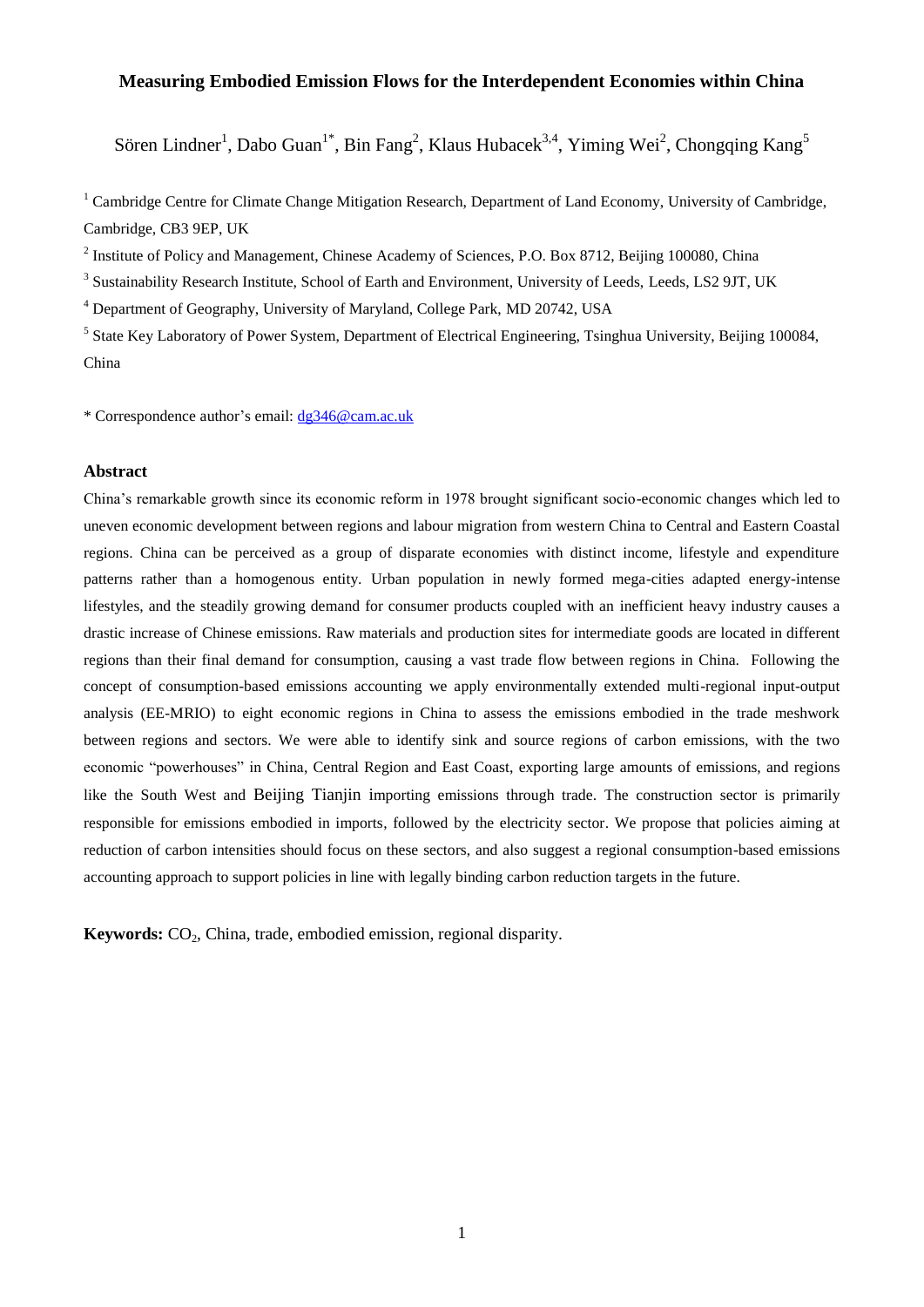#### **Introduction**

In the past decades China has undergone dramatic economic and social changes. Following a catch-up strategy to the leading economies in the world, for nearly 30 years the country achieved an average annual growth rate of 8.2% [\(Fei, 2007\)](#page-12-0) and saw a quadrupling of its GDP in the past decade. China is about to overtake Japan to become the  $2<sup>nd</sup>$  strongest economy after the US [\(Holland et al. 2010\)](#page-12-1). Despite this remarkable performance of its economic engine, pace of growth and distribution of reform benefits have been uneven across Chinese regions [\(Feng et al., 2009;](#page-12-2) [Guan and Hubacek, 2010\)](#page-12-3). China can be perceived as a group of co-evolving, disparate economies rather than a homogenous entity. On one hand, China has fastdeveloping urban growth centres in the coastal areas and, on the other hand, backward rural areas that are each associated with distinct income, lifestyle and expenditure patterns [\(Hubacek and Sun, 2001\)](#page-12-4). The gap in economic development and wealth of households is quickly widening between the fast growing east coast and less developed regions in the west. Chinese official statistics report that coastal provinces grew at an average of 10% between 1978 and 2008, whereas the western regions grew 'only' at a rate of 7.4%. As a result, 80% of labour migrants are moving from Central and Western regions to the East Coast and South Coast. This shift led to growth of mega-cities in provinces like Guangdong, Zhejiang and Jiangsu [\(Zhang 2004\)](#page-14-0).



**Fig. 1. Map of mainland China (not drawn to scale) showing eight economic regions used for this study**

A drawback of the rapid economic growth is the threefold increase in  $CO<sub>2</sub>$  emissions that China has experienced since 1980. In 2007, the country overtook the US as the top emitter of annual  $CO<sub>2</sub>$  emissions [\(Guan et al.](#page-12-5) 2009). In China, 70% of energy consumption relies on the  $CO<sub>2</sub>$ -intensive resource coal which is mined primarily in the Central region and North-West. China has a fast growing energy demand due to expansion of production of consumer goods to satisfy export demand on the one hand, and increasing domestic demand in urban areas with western lifestyles on the other [\(Guan et al., 2008;](#page-12-6) [Peters et al., 2007\)](#page-13-0). Demand growth in combination with the investment into intense heavy industry during the past decade causes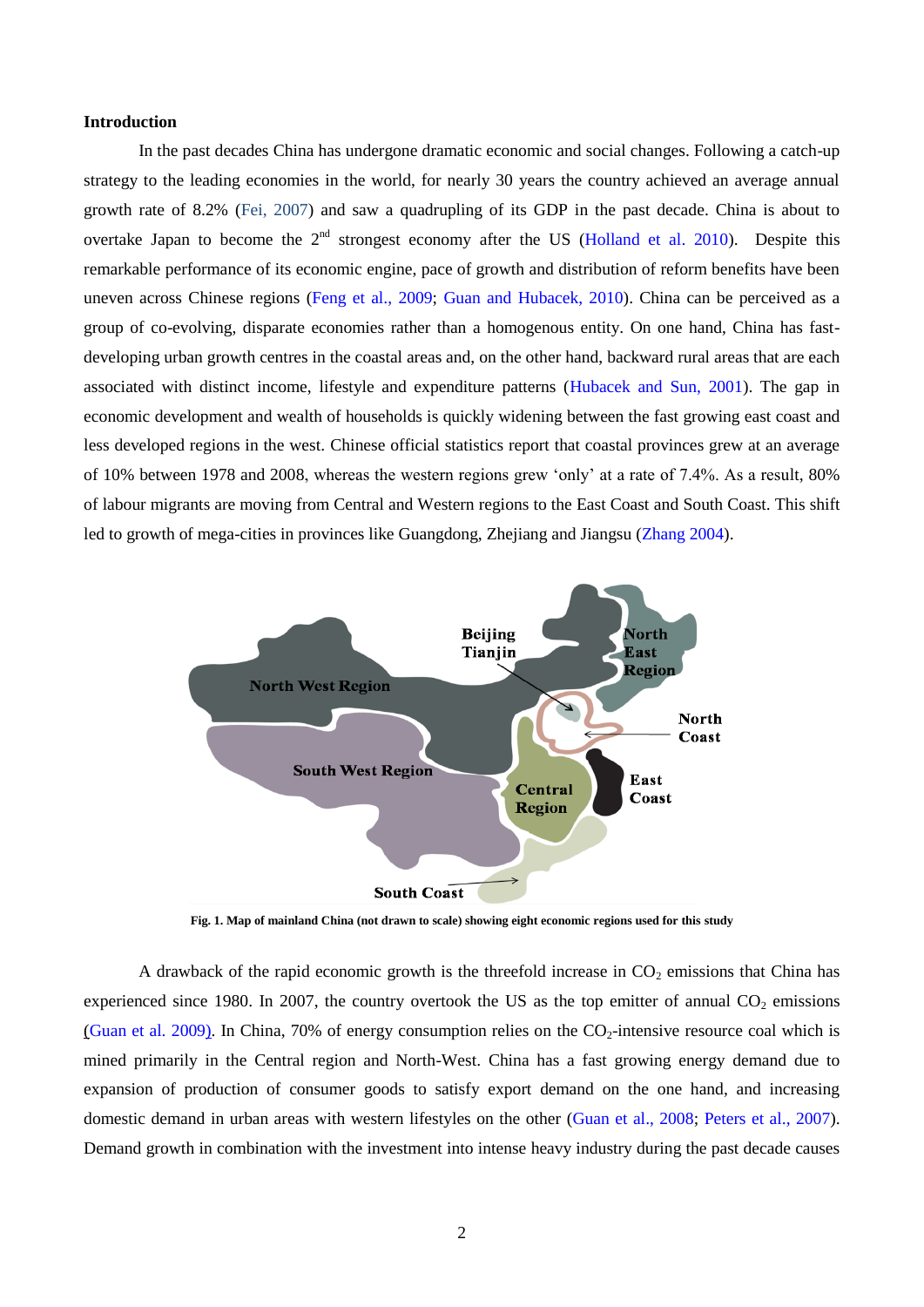China to be locked into a pathway of coal dependence, now and in the future. This trend is continued with about approximately 1.5GW of coal-fired power stations being constructed weekly since 2005 [\(IEA 2008\)](#page-13-1).



**Fig. 2. Regional output per capita in the year 2002 for each region (own results)**

Since the major economic reform in 1978, China has experienced a transition from a highly centralized planned economy to a market economy. The Central Government put considerable efforts into strengthening inter-regional economic linkages with the purpose of deepening the economic interdependency among them [\(Chen 1998\)](#page-12-7). [Hioki et al. \(2005\)](#page-12-8) show that the structure of spatial linkages and trade flows between sectors has undergone changes between 1987 and 1997. Most intraregional linkages in 1997 concentrated between North China, Central China and the Eastern and Central regions with service sectors taking an important role in this new setting. Ten years before, the "trade triangle" existed mainly between the heavy industries of North China, Central Coast and Central China<sup>1</sup>.

Due to the mismatch of consumption and production activities across a large land mass, a vast amount of goods and products flow between sectors and regions, from production sites of intermediate- and final goods, to regions where these products are either processed, or consumed [\(Liang et al. 2006\)](#page-13-2).Therefore, fast growing regions, like the Coastal region, are likely to affect in some way the emissions and energy consumption in other regions.

In the work presented we examine emissions and carbon intensities of 42 sectors in eight economic regions, in China, with a particular focus on contrasting the fast growing Coastal Region with the Central- and slower growing North West region. The latter two have experienced outmigration in the past [\(Zhang, 2004\)](#page-14-1). A multi-regional input-output (MRIO) analysis with an environmentally extension is applied to regional input output data of the year 2002 in order to evaluate the emissions embodied in the underlying network of inter-

1

<sup>&</sup>lt;sup>1</sup> Hioki et al. (2005) use 7 economic regions in their study that differ slightly in provincial composition from our 8 region model.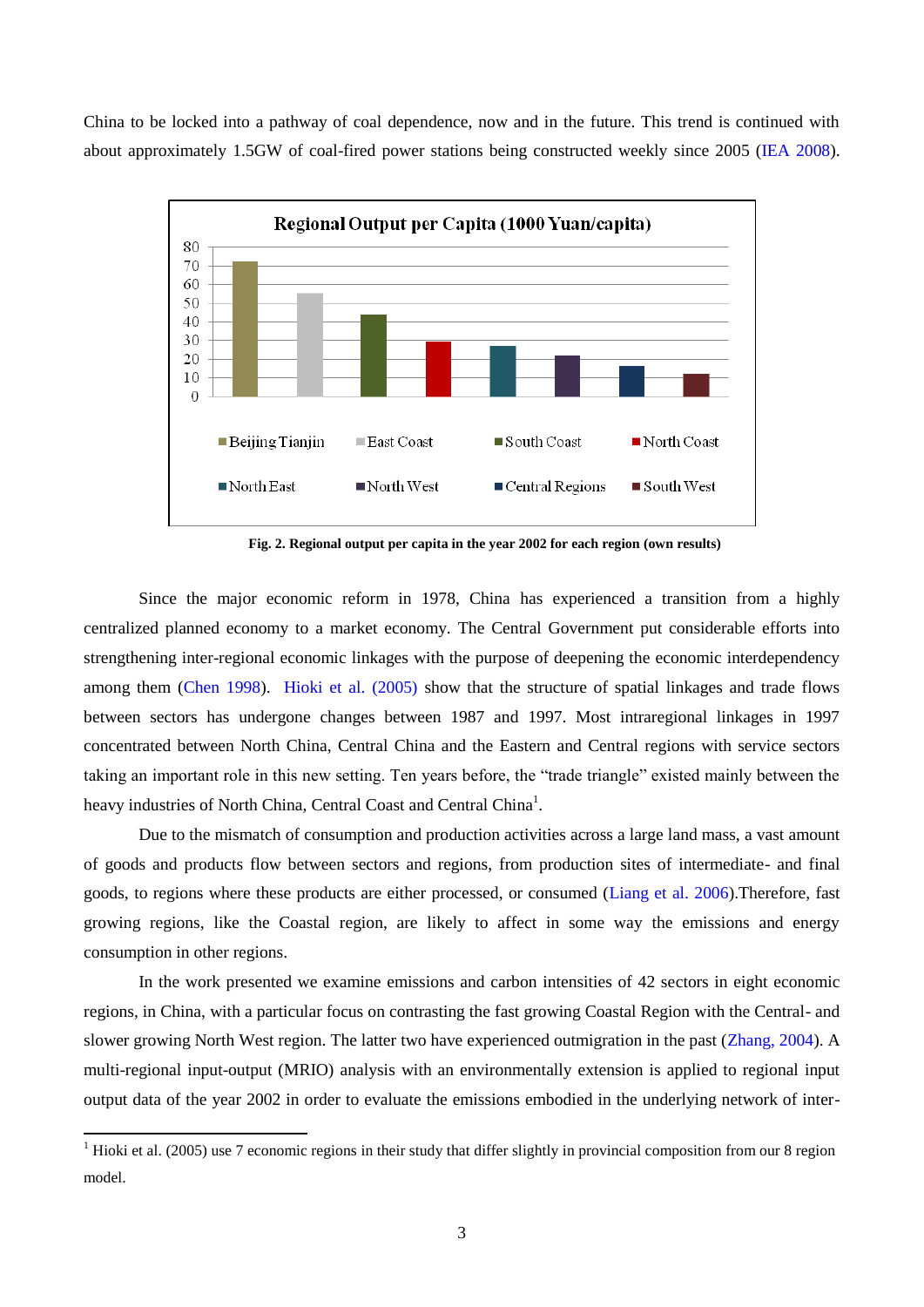regional and inter-sectoral trade flows of intermediate and final products. An analysis of emissions from a regional consumption perspective, in which emissions embodied in intermediate products are accounted to the region of final consumption, enables us to evaluate the environmental impact of growing demand for energy and consumption goods in the fast growing Coastal Region.

## **2. Literature review and methodology**

Input-output analysis (IOA) is one of the most widely applied methods in economics and was developed by Professor Leontief in the late 1930's. Commonly referred to as the Leontief model, its fundamental purpose is to analyze the interdependence of industries in an economy [\(Miller and Blair, 2010\)](#page-13-3). IOA is based around a set of sectors and industries with the aim to identify each input and subsequent uses of sectoral output separately. There have been numerous application of input-output analysis to economicecological problems. For example, Cumberland (1966) was the first to use IOA to identify environmental cost and benefits as a result of economic development. [Daly \(1968\)](#page-12-9) and [Isard \(1972\)](#page-13-4) developed similar approaches, but it was [Walter \(1973\)](#page-14-2) who was the first to estimate the pollution content of trade between between countries using input-output analysis.

In our study we use a multi-regional input output model (MRIO) that we extend to an environmental output model in order to cover  $CO<sub>2</sub>$  emissions of regions. Environmentally extended input-output analysis (EE-IOA) is a useful method to attribute pollution or use of resources to final demand [\(Leontief and Ford,](#page-13-5)  [1970;](#page-13-5) [Miller and Blair, 2010\)](#page-13-3). Single-region approaches fail to take into account that domestic and foreign production technology can differ significantly. Hence, products imported from a country with a different production structure embody different emissions and resource intensities. Multi-region input-output (MRIO) models offer a solution to this challenge by internalising the trade flow within intermediate demand between distinguished countries or regions [\(Miller and Blair, 2010\)](#page-13-3). As a result, many studies investigating the geographic separation of consumption and production systems through inter-regional trade apply MRIO analysis.

The topic has gained renewed interest in the context of international climate policy. Investigating environmental pressures from a consumption perspective of one country could offer an alternative to production-based emissions accounting that is currently used by the UNFCCC [\(Peters and Hertwich, 2008,](#page-13-6) [Wiedmann et al. 2007\)](#page-14-3). The potential benefit of attributing emissions to the final consumer country would be that countries, such as China, with a strong emphasis on export of emission-intensive consumption goods become more open to international climate negotiations. Authors using this model to support the consumption-based accounting perspective include [Hubacek et al. \(2009\),](#page-13-7) [Lenzen et al \(2004\),](#page-13-8) [Minx et al.](#page-13-9)  [\(2008\).](#page-13-9)

Several studies have been conducted where MRIO analysis has been applied to individual countries for detecting emissions embodied in interregional trade. [Bertini and Paniccia \(2008\)](#page-12-10) constructed a 20 region input-output model for Italy in order to calculate global warming potential (GWP) from a consumption perspective. For the United Kingdom, [Wiedmann et al. \(2008\)](#page-14-4) created a time series from 1992 to 2004 of carbon dioxide emissions embedded in trade between four regions. They used publicly available supply and use tables for each year and the tables were then coupled with those from three world regions. The authors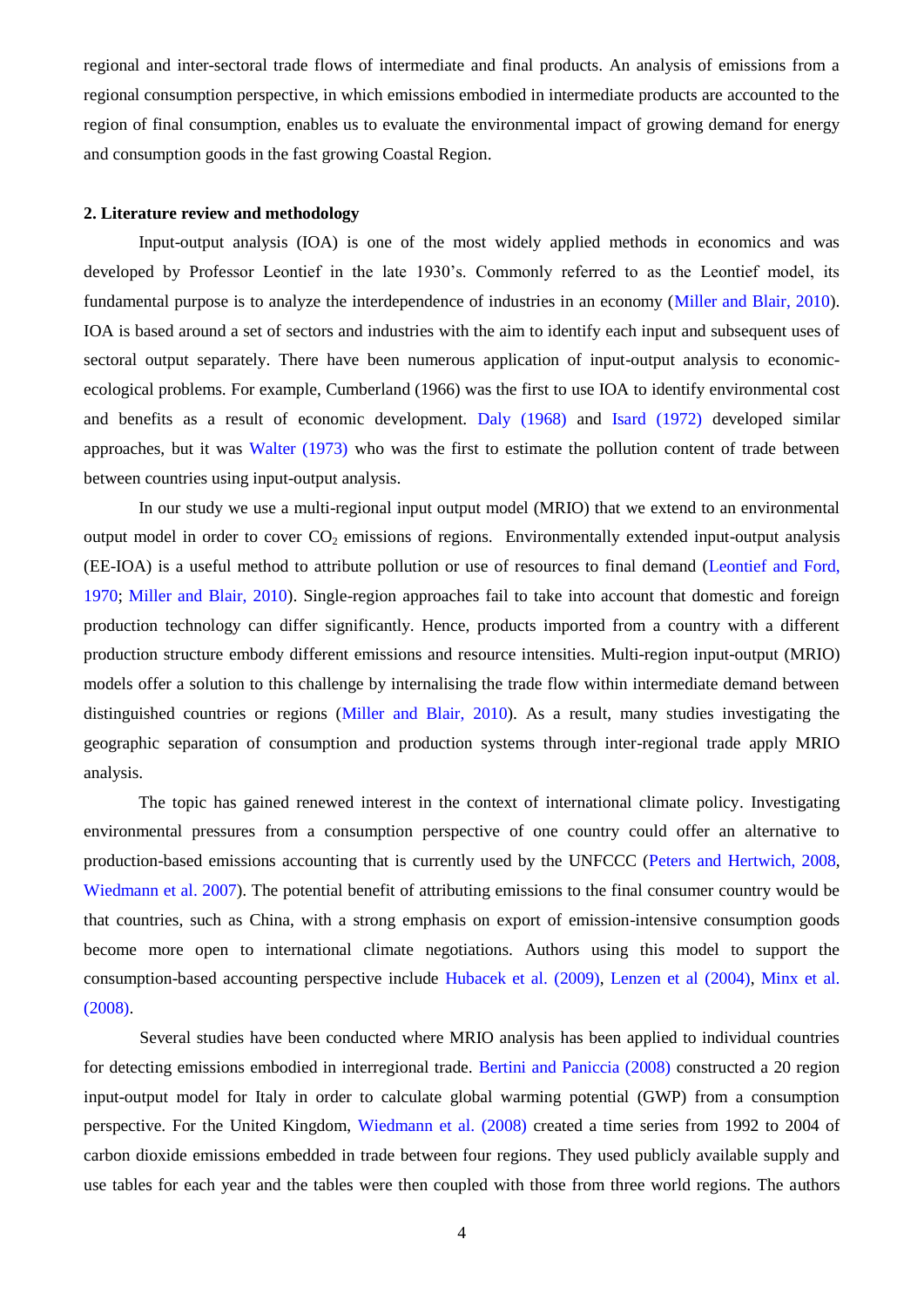were able to detect a significant increase in consumer  $CO<sub>2</sub>$  emissions and a widening gap between emissions stemming from production and consumption. [Hubacek and Sun \(2001\)](#page-12-4) apply input-output analysis to land use change problems in China by assessing how economic changes since 1978 affects use of land on the reginal level. Later, [Hubacek and Sun \(2005\)](#page-12-11) develop a hydrological input-output model representing water flows to determine how lifestyle changes in China affect water resources. In 2009, [Hubacek et al.](#page-13-7) assess ecological and water footprints of different scenarios for urbanisation and lifestyle changes in China using Input-output analysis. Further work for MRIO analysis in a single country includes [Minx et al. \(2009\)](#page-13-10) (UK), [Norman et al.](#page-13-11)  [\(2007\)](#page-13-11) an[d Weber and Matthews \(2007\)](#page-14-5) for the United States.

For Chin[a, Zhang et al. \(2004\)](#page-14-1) use structural decomposition analysis (SDA) to investigate the energy related  $CO<sub>2</sub>$  emissions in China between 1991 and 2006. They show that economic activity has the largest positive effect in  $CO_2$  emissions changes in all major economic sectors. [Guan et al. \(2008\)](#page-12-6) assess the emissions driver of China from 1980 to 2030. They find that household consumption and capital investment will largely be responsible for increase in  $CO<sub>2</sub>$  emissions and efficiency gains can only partially offset this trend.

Most studies undertaken at the regional level of China, focus on a selected number of provinces or sectors only. [Zhao and Michaelowa \(2006\)](#page-14-6) show the pattern of energy consumption and  $CO<sub>2</sub>$  emissions up to the year 2020 for the Yinzhou district in the Zhejiang province. [Wang et al. \(2005\)](#page-14-7) take the Zaozhuang municipality of the Shandong province and forecast energy related emissions for the same year. [Yang and Yu](#page-14-8)  [\(2004\)](#page-14-8) take six Chinese provinces and forecast the annual rural electricity growth up to the year 2010 on the basis of historical data for over 20 years. As a conclusion the paper gives a preferred order for future rural electricity investment: Jiangsu, Hebei, Henan, Shaanxi, Liaoning and Xinjiang from the most to the least developed province.

[Liang et al. \(2006\)](#page-13-2) showed in a multi-regional input-output analysis of Chinese regions that population growth is an important driving force for additional energy requirement and likely to cause greater  $CO<sub>2</sub>$  emissions across all regions. The study concludes that improvements in energy end-use efficiency for each region could generate energy savings beyond regional borders. The work done by Liang et al (2006) is to our knowledge the only study that assesses the regional interrelation of emissions and energy requirement of trade flows in China.

Our work differs in the way that we assess the amount of interregional emissions embodied in imports and exportsof products ,and are therefore able to identify sink and source regions in China. Working with highly disaggregated regional economies consisting of 42 sectors enables us to determine sectors responsible for emissions import and export of respective regions. A regional consumption based emissions inventory for the whole economy of China has not been done before, and it holds important implications for future national climate policy design.

#### **2.1 Methodology**

The methodology applied for constructing the eight region model for our work is explained in detail in a separate paper [\(Guan et al. 2010\).](#page-12-3)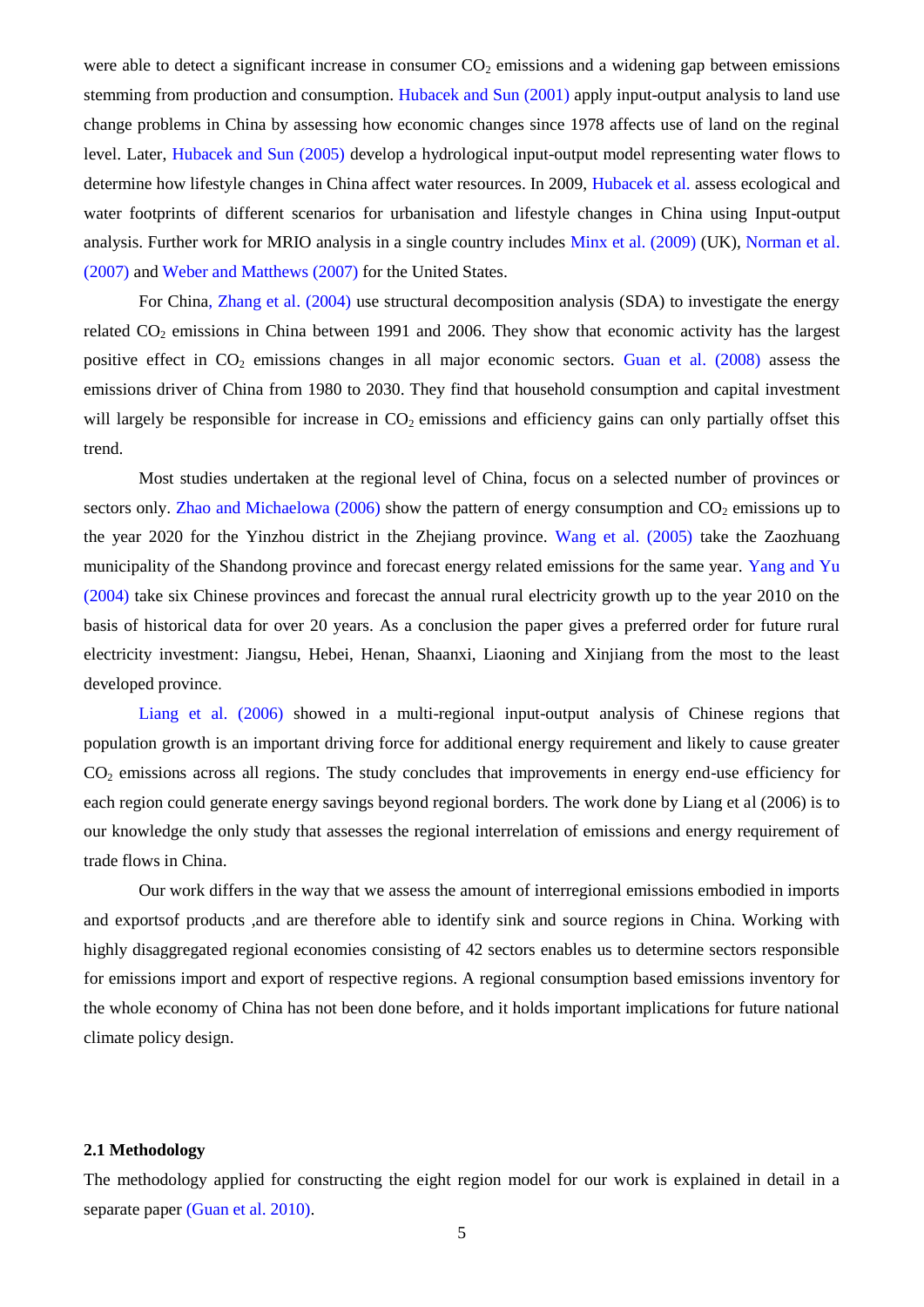In summary, we used input output tables provided by the National Bureau of Statistics in China if or the economy of 30 provinces, grouped them into eight economic regions, and used those to construct a multiregion input output model. In each region we created technical coefficient matrices and combined them endogenously with import matrices from the other regions into one large coefficient matrix. The technical coefficient describes the dependency of inter-sectoral flow and total output of a sector. We then extend the MRIO to account for emissions by introducing  $CO<sub>2</sub>$  multipliers to regional trade flow. This step is explained in detail in [Peters \(2008\).](#page-13-12)

#### **3. Results**

We compared emissions stemming from production for regional domestic consumption with interregional emissions embodied in imports (EEI) and emissions embodied in regional exports (EEE). We found that all regions, except for East Coast and North East, have higher EEI than production emissions associated with domestic consumption (see figure 2). The total emissions embodied in imports for Central Region are 317.46 Mt of CO<sub>2</sub>, in other words, all other regions combined produce this amount of emissions for production of intermediate or final goods for consumption in the Central Region.  $144.98$  Mt of  $CO<sub>2</sub>$  alone is imported from the East Coast. The East coast itself imports  $210.44$  Mt CO<sub>2</sub> from all other regions. It must be noted that the majority, 93.6 %, of emissions in the South West can be attributed to inter-regional emissions embodied in imports. The region only produces  $18.18$  Mt CO<sub>2</sub> within its own borders.

Central Region and East Coast are leading regions for exporting emissions to other regions in China (international exports are not accounted for in this figure). It is remarkable that for Central Region, the largest emitter, the exported emissions are more than double the emissions for domestic consumption. Beijing Tianjin and Southwest are regions with high emissions embodied in imports (sink), Central and East Coast regions of export (source) and emissions in the North-East originate mainly from production within its region. Overall, however, we observe a fast exchange of emissions between individual regions.



**Fig. 3. Comparison of domestic consumption, EEI and EEE in eight economic regions in China.**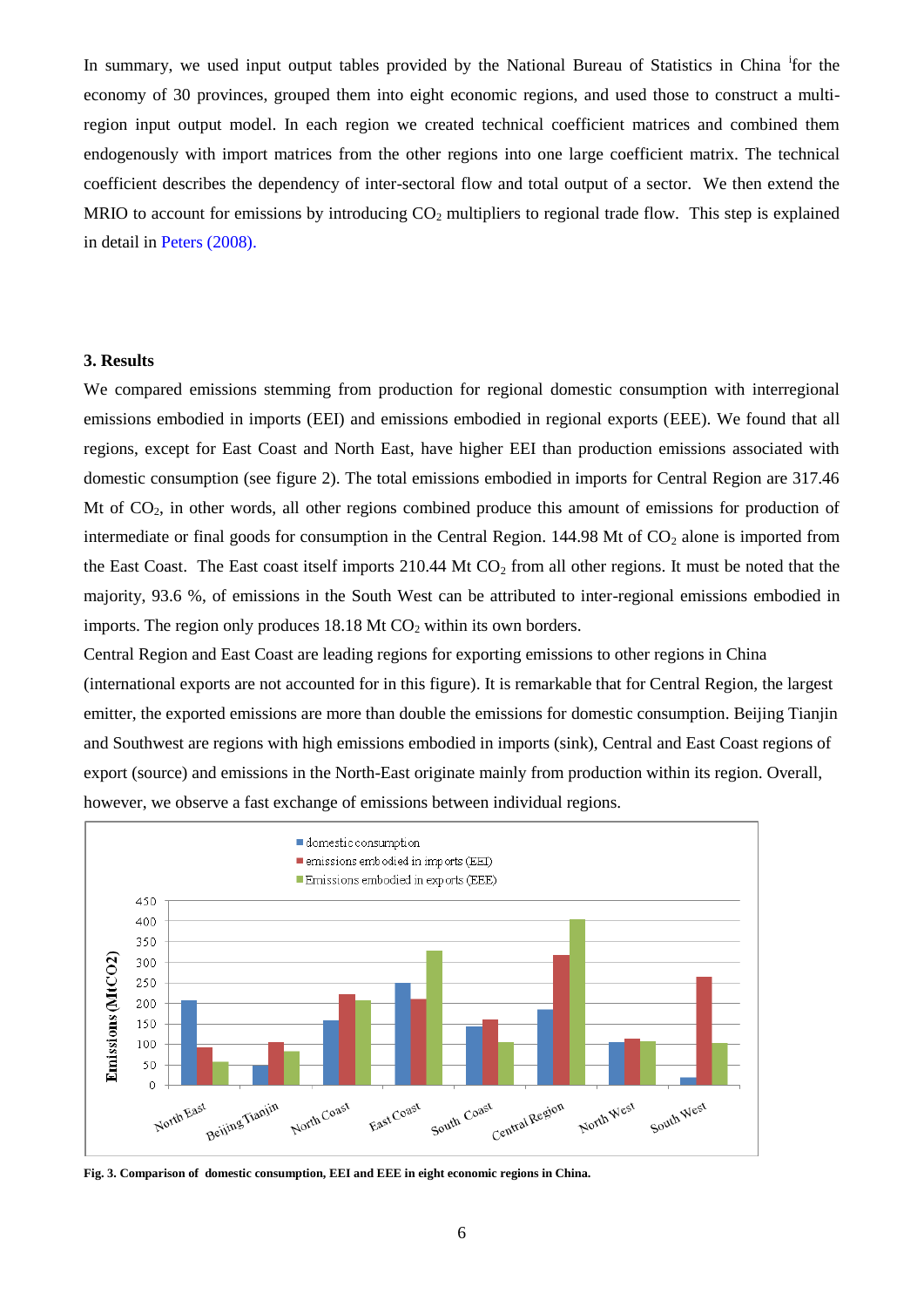Taking a closer look at final consumption categories in each region, including emissions embodied in international exports, we find that capital investment is the main driver of  $CO<sub>2</sub>$  emissions for both, interregional emissions embodied in imports as well as emissions produced for domestic consumption, shown in figure 3. This is followed by emissions embodied in exports to foreign countries of each region, except for the North West where urban households drive more emissions than exports. In the East coast and North West region about half (49%) of total demand-driven emissions can be attributed to activities related to capital investment; in the Central region investments make up 43%. Overall, urban households make up more emissions than rural households in all regions except for the South West and North Coast. Table 2 in Annex A shows this relationship in detail. The contribution of rural households to emissions from final consumption in Beijing-Tianjin is only 14.4%, whereas in the South-West it is 52.1%. We also found that the share of GDP and emissions between rural and urban households are nearly the same.

<span id="page-6-0"></span>

**Fig. 4. Comparison of final demand categories, including emissions embodied in international exports for three Regions**

We then analyse the emissions from East coast, North West and Central region that arise from the production of intermediate or final goods and products for export into all other regions to meet consumption of final demand categories. In contrast to Figure 2, we show the emissions arising through export of goods and products by the three regions in Figure 4. East coast produces a total of 350.47 Mt of  $CO<sub>2</sub>$  due to export of products into other regions. 144.98 Mt of  $CO<sub>2</sub>$  alone is embodied in exports to the Central region. The Central region itself produces a total of  $433.37$  Mt CO<sub>2</sub> to fulfil final demand of other regions, and North West produces 113.16 Mt  $CO<sub>2</sub>$  for export. Also, we see that a total of 24% of export emissions from East coast and Central region flow into the South-west region. The North-west transfers only 15% of total export emissions to the South-west. It can also be noted that the total export emissions from North-west are significantly lower than those of Central and East coast region.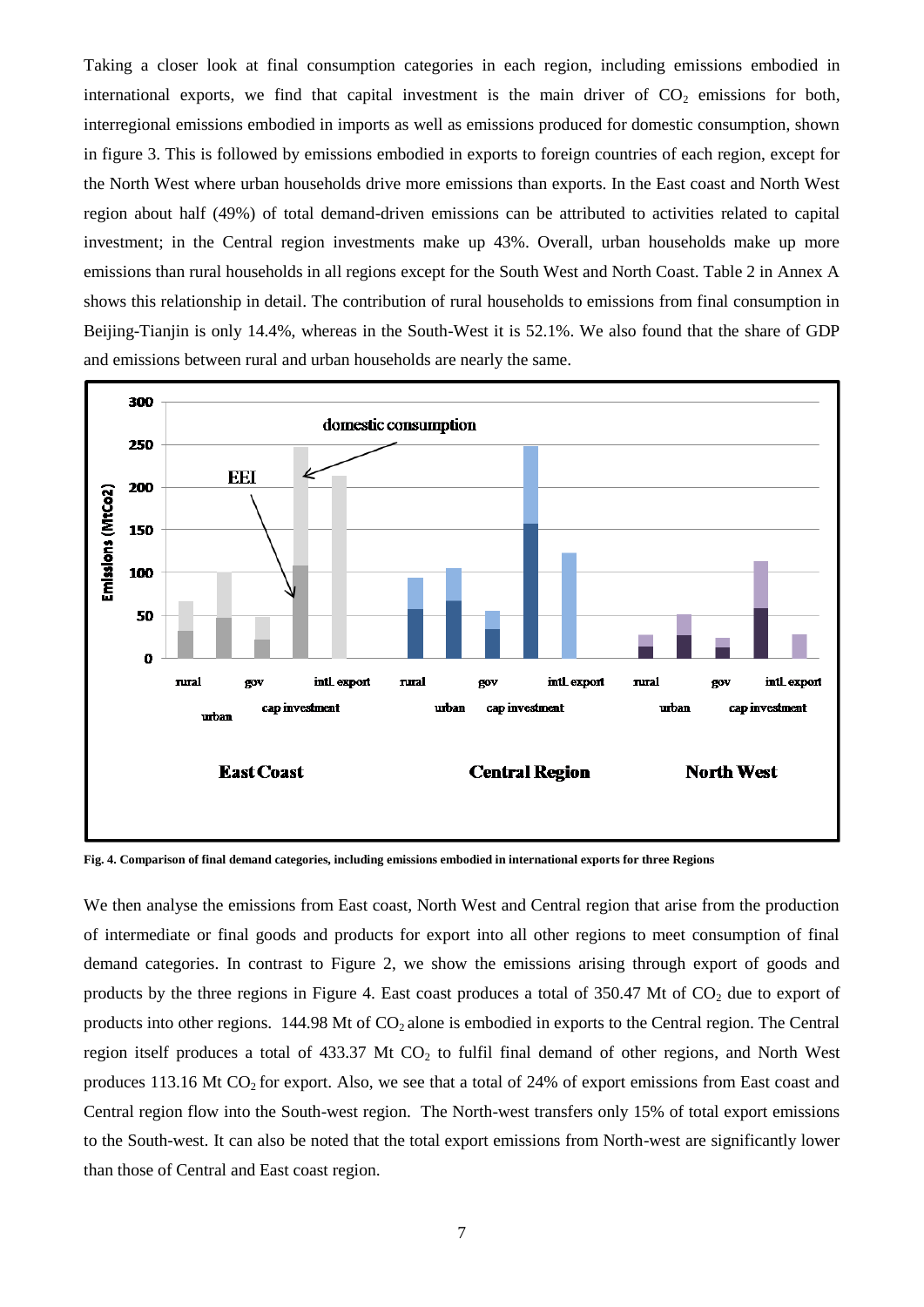

**Fig. 5.: Emissions caused by East coast, North West and Central region due to trade flow to all other economic regions of China**

#### **3.1 Sectoral analysis**

For the East coast, Central Region and North West we determined the ten highest emitting production sectors for direct and indirect emissions out of 42 sectors, they are listed in [Annex A.](#page-6-0) We find that the electricity production and supply sector causes the highest amount of direct emissions per region. This sector contributes 68% to total direct emissions in the North West, and 54% and 60% in the Central and East Coast region, respectively. As a comparison, the non-metal mineral production sector, ranked number two for total direct emissions, causes only 9%, 19% and 15% of emissions in the three regions, respectively. This shows that mitigation policies have to target the electricity and power sector in order to be most effective. Other sectors mainly responsible for direct emissions are coal mining and petroleum processing & coking (Central Region), as well as metals smelting and pressing, chemicals, and transport and warehousing. The construction sector relies on imports of raw material and intermediate carbon-intense products such as steel. Thus, this sector is in all three regions the main contributor for indirect emissions, although its magnitude is not the same as the electricity sector. In comparison to the other sectors contributing to indirect emissions the construction sectors makes up 14% in the North-West, 12% in the Central region and 10% on the East coast. The electricity sector is actually the second main cause of indirect emissions in the Central and North West region.

Figure 5 shows the relative carbon intensity of the main contributing sectors, expressed in  $kgCO<sub>2</sub>/billion$ Yuan, indexed to the national average of each sector. For example, carbon intensity of coal mining in the North West exceeds the national average intensity of that sector by a factor of close to 5 (492%). In the East Coast and Central Region carbon intensity of electricity production lies just slightly above the national average. Metal ore mining in the East coast and petroleum processing in the Central Region are sectors with very high carbon intensity when compared to the national average. Crude petroleum processing is ranked second in terms of carbon intensity in Central and North East region.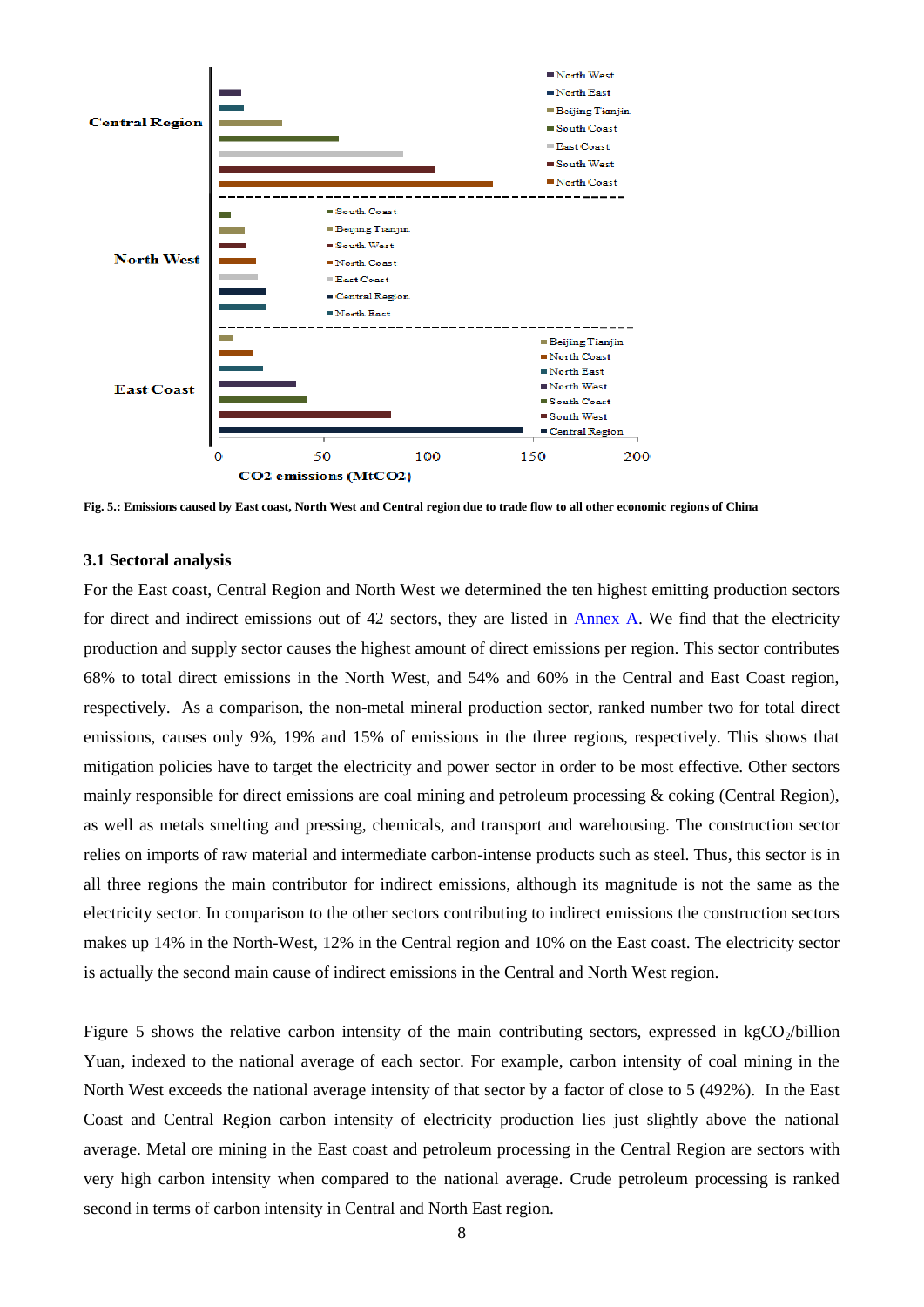We see that processing sectors of raw material, like mining of metal ore and coal as well as crude petroleum processing have a high impact on carbon intensity of regions.



**Figure 6. Relative carbon intensity indexed to the national average of each sector**

### **3.2. Emissions stemming from interregional trade flows between sectors**

Finally, we analysed in more detail three sectors in each region holding the highest interregional emissions embodied in imports. The majority of imported emissions (76%) in the construction, electricity and machinery and equipment sector of the East coast region stem from Central, South West and North West region. 29% of total indirect emissions of these three sectors in the East Coast are to be attributed to imports of the construction sector from the Central region.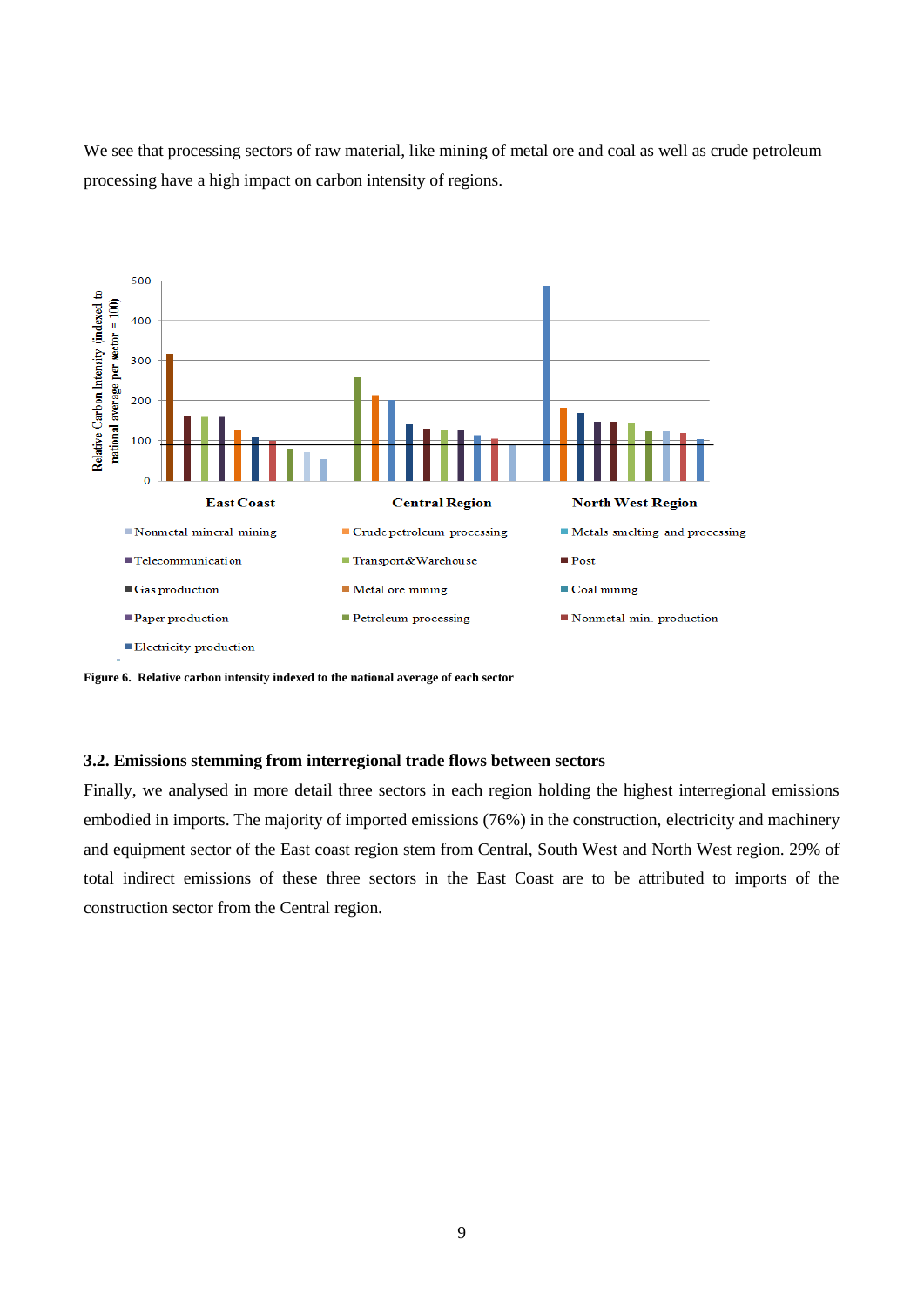

Indirect emissions from Sectors in East Coast occuring in other regions (MtCO2)

**Fig.7: Interregional emissions of three sectors in East Coast** 

Emissions embodied in imports of the North West occur mainly in Central Region, North East and South Coast. They share 57.1% of total imported emissions (among the top three sectors), and the Central Region alone shares 19.9%. Interestingly, products imported from Central Region into the construction sector of North West hold 8.95 Mt of CO<sub>2</sub>, whereas those imported by the construction sector in the East Coast hold 46.37 Mt of CO<sub>2</sub>.



Indirect emissions from Sectors in North West occuring in other regions (MtCO2)

**Fig. 8. Interregional emissions of three sectors in North West.**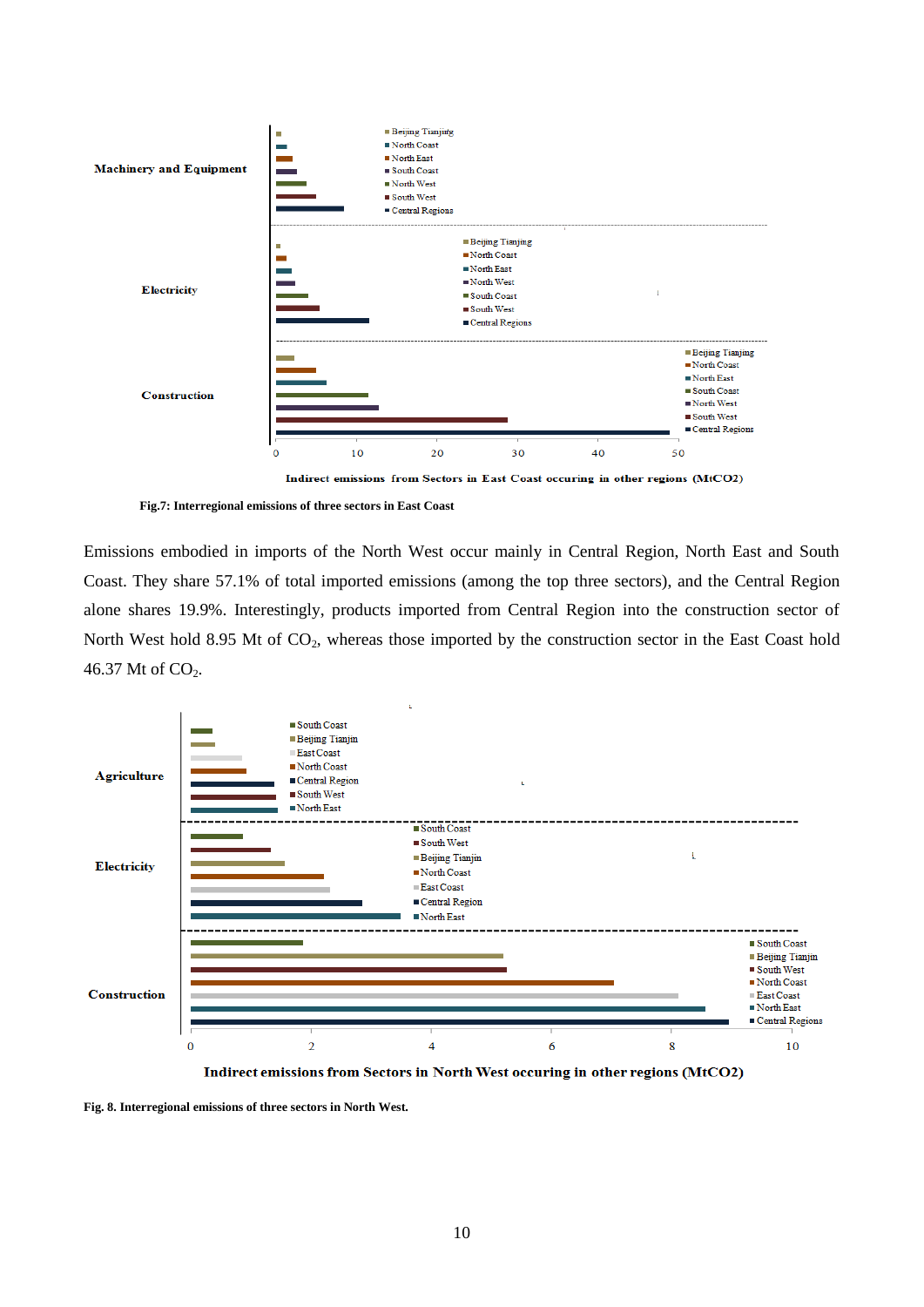More than half, i.e. 58% of the embodied emissions of the Central Region are imported from the North Coast, South West and East Coast, with nearly 30% stemming from the North Coast alone. 20% of total indirect emissions can be attributed to imports of the construction sector.



Indirect emissions from Sectors in Central Region occuring in other regions (MtCO2)

**Fig. 9. Interregional emissions of three sectors in Central region**

In summary, our results show that there exist a fast flow of emissions embodied in trade of products between regions and sectors in China. At the centre of this trade, holding the highest amount of emissions in exports are Central Region and the East Coast, whereas the South West and Beijing Tianjing are main importers of emissions. Most emissions embodied in sectoral trade stem from the construction and electricity sector.

# **4. Conclusion**

Given the spatial economic disparity in China and migration fluxes from Western and Central Regions to the East Coast this paper estimated and assessed the amount of emissions generated by the trade linkages between China's regions.

A main finding is that all regions, except for North East and East Coast, have more emissions embodied in imports than stemming from domestic production. We were able to identify strong source regions, Central and East Coast that are largely responsible for emissions embodied in exports, as well as sink regions with a high fraction of emissions embodied in imports, like the South West. We link this finding to strategic policies implemented by the Central Government. One strategy of the  $9<sup>th</sup>$  five year plan (1996-2000) was to deepen economic interdependencies between regions by enhancing cooperation and to strengthen relationships based on comparative advantage of each area [\(Hioki et al. 2005\)](#page-12-8).

About a quarter of export emissions of Central Region and East Coast flow to the least developed regions, the South West region. We found that a main part of these emissions stem from the construction sector, but electricity sector and machinery and equipment contribute as well. We see this flux of emissions as a direct result of the Western Development Program in China which aims at improving infrastructure and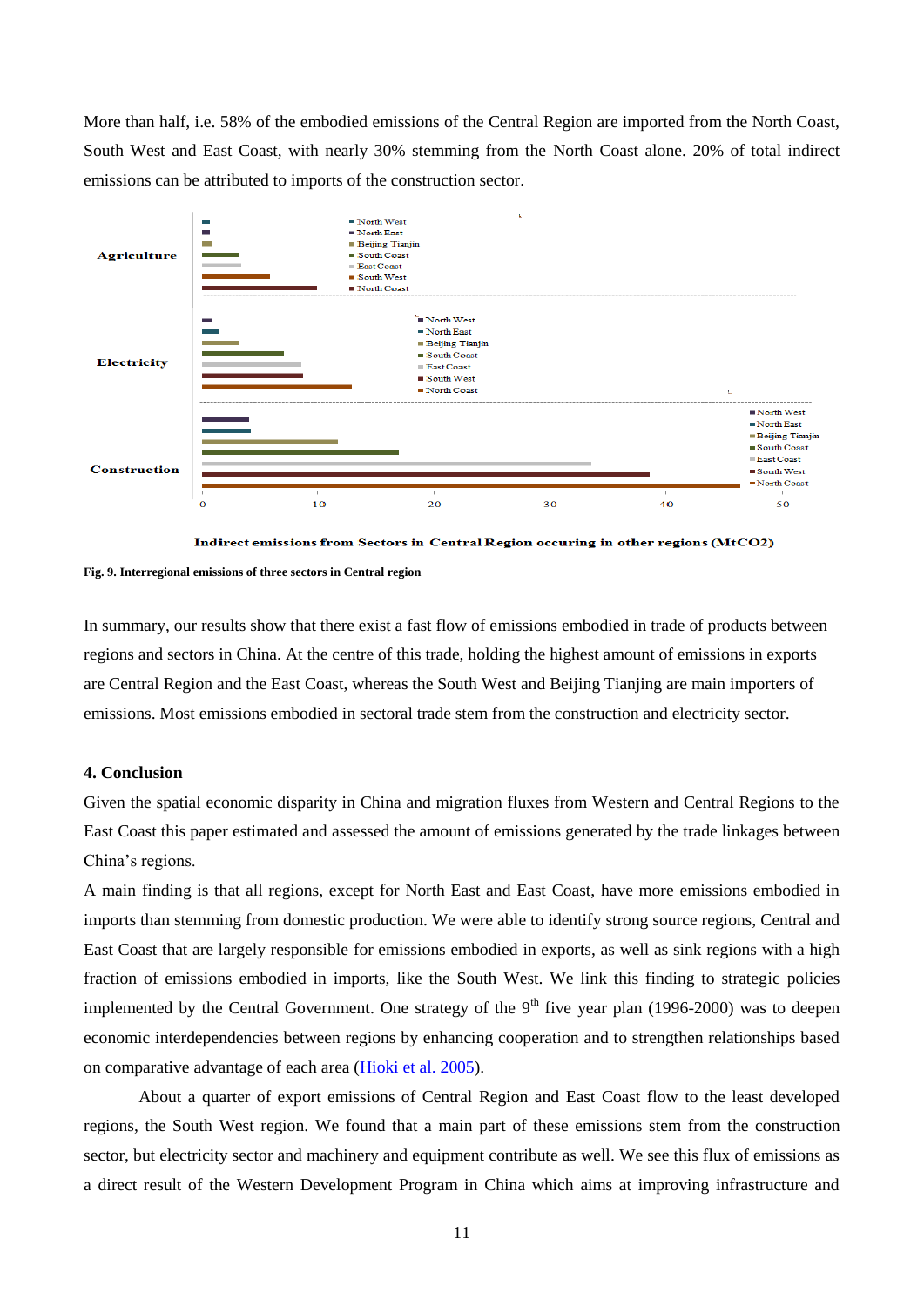urbanisation of provinces of western China. A general trend we observe is that less developed regions export intermediate products and raw materials to wealthier regions, namely Central Region and East Coast. The emissions of regions with a considerable lower GDP output are partially driven by the consumer intense lifestyle and carbon intense production industry of more developed regions in China.

As somewhat expected we find that the electricity sector is the highest emitting sector, but this picture is dampened when comparing its carbon intensity with those of the other 42 sectors. Products stemming from sectors in which raw materials are mined or processed show much higher carbon intensity than the electricity sector. We find this concerning, in particular when considering the expected further increase of energy demand in China and continuing investment into heavy industry, which will ultimately lead to further extraction of raw materials and mining of coal. The [IEA \(2008\)](#page-13-1) forecasts that primary energy demand (MtOe) in China will increase by 48% in 2020, compared to 2006 levels. We propose a that policies on improving energy intensities and emissions should include mining and processing sectors that cater to the heavy industry, specifically in source regions like North East, North Coast and South West. China's white paper on National Climate Change Policies (2007) mentions the dissemination and development of energy conservation technologies in key sectors like the iron and steel industry, oil and petrochemical industry as well as building and construction sector [\(NDRC, 2007\)](#page-13-13). Our findings add to [Liang's et al. \(2006\)](#page-13-2) recommendation to improve energy end-use efficiency in all Chinese regions in the way that we regard it as important to reduce carbon intensity of energy extraction and raw material processing industry.

In the current debate of climate change and global mitigation efforts China inherits a special role. Due to its uneven spread of economic development, leaving behind large rural areas where citizens continue to live below the poverty line [\(The World Bank 2010\)](#page-14-9), the country is considered a developing country and has no mandatory mitigation target under the Kyoto protocol. During the Copenhagen summit in December 2009 China has shown signals to open up towards consideration of a binding emissions reduction target from 2020 onwards.

Our presented work fits into the broader frame of ongoing post-Kyoto climate policy discussions. It gains in relevance when China decides to accept a binding mitigation target at some point in the future, as this would inform the range of possibilities China would have in order to implement such a national target in the most effective way. Our work holds implications for designing pathways to an effective reduction of  $CO<sub>2</sub>$ emissions in China in a scenario where the country does commit to a national reduction target. If the common duty of achieving such a national goal were to be shared by individual regions in the form of regional reduction targets, we argue that allocation of reduction obligation according to regional consumption-based emissions accounting would give the more developed Eastern Coastal and Central region stronger responsibility of reducing emissions. Thus, this scheme would actually take into consideration the high disparity of economic development in China by putting a heavier burden on consumer- and production intense regions, and taking away emissions reduction responsibilities from less developed regions. In a global context, a consumption-based approach has been discussed by many authors (see for example [Peters and Hertwich](#page-13-14)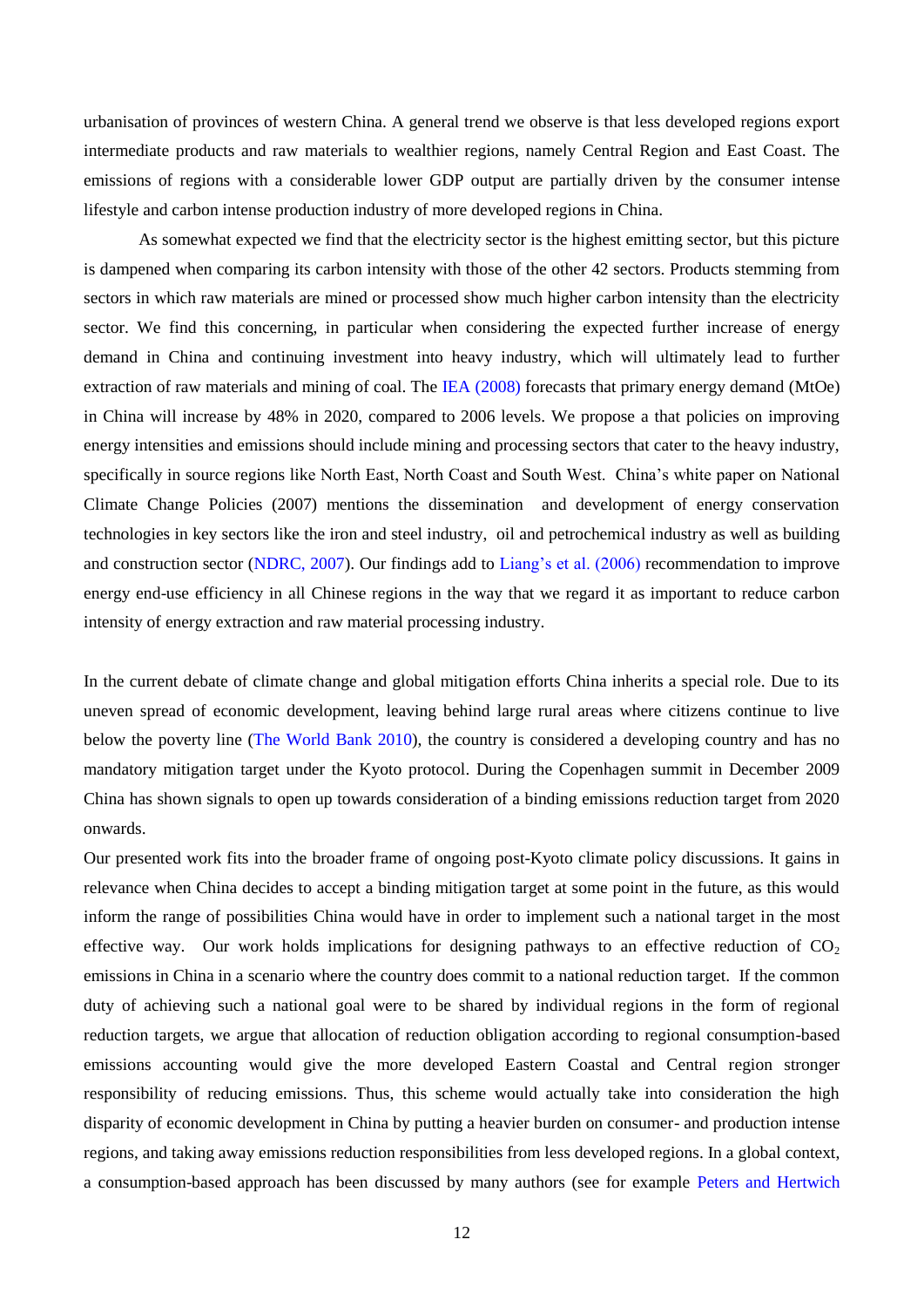2007), reasoning that countries like China, exporting consumption goods which embody emissions to high developed countries, may potentially become more open to accept mitigation targets if these emissions embedded in trade would be allocated to the country of final consumption, rather than the country of production [\(Wiedmann et al. 2007\)](#page-14-3). Future work should build on this idea, and examine the potential of a regional cap-and trade model for China as a means to reduce emissions in a cost-effective way.

## **References**

- <span id="page-12-10"></span>Bertini, S., Paniccià, R., 2008. Polluting my neighbours: linking environmental accounts to a multi-regional input–output model for Italy, methodology and first results. International Input–Output Meeting on Managing the Environment. 9–11 July 2008, Seville, Spain.
- <span id="page-12-7"></span>Chen, G.H., 1998. China´s Regional Disparity and Interregional Spillovers after the Reform. Koukumin Keizai Zasshi 178(4), 61 -72.
- Cumberland, J., 1966, A regional interindustry model for analysis of development objectives, Papers and Proceedings of the Regional Science Association 17, 65-69.
- <span id="page-12-9"></span>Daly, H.E., 1968, On economics "s a life science, Journal of Political Economy 76, May/June, 392-406.
- Energy Information Administration. 2009. International Energy Outlook 2009. Washington DC.
- <span id="page-12-0"></span>Fei, L., 2007. Rural-urban Migration in China: Recent Trends and Future Challenges. International Conference on Contemporary China Studies.
- <span id="page-12-2"></span>Feng, K., Hubacek, K., Guan, D., 2009. Lifestyles, technology and CO2 emissions in China: a regional comparative analysis. Ecological Economics 69, 145-154.
- <span id="page-12-3"></span>Guan, D., Hubacek, K., 2010. China can offer domestic emission cap-and-trade in post 2012. Environmental Science & Technology forthcoming
- <span id="page-12-6"></span>Guan, D., Hubacek, K., Weber. C., Peters. G., Reiner. D., 2008. The Drivers of Chinese CO2 emissions from 1980 to 2030. Global Environmental Change 18 (2008) 626 – 634.
- <span id="page-12-5"></span>Guan, D., Peters, G., Webber, C., Hubacek, K., 2009. Journey to world top emitter – an analysis of the driving forces of China's recent emissions surge. Geophysical Research Letters 36.
- <span id="page-12-8"></span>Hioki, S., Hewings, G.J.D., Okamoto, N., 2005. Identifying the Structural Changes of China`s Spatial Production Linkages Using a Qualitative Input-Output Analysis. Discussion Paper. Regional Economics Applications Laboratory (REAL), University of Illinois.
- <span id="page-12-1"></span>Holland, D. Barrell R., Fic. T., Hurst. I., 2010. China and World Trade. National Instititute Economic review.
- <span id="page-12-4"></span>Hubacek, Klaus and Laixiang Sun (2001). "A Scenario Analysis of China's Land Use Change: Incorporating Biophysical Information into Input-Output Modeling." Structural Change and Economic Dynamics Vol. 12/4, pp. 367-397.
- <span id="page-12-11"></span>Hubacek, Klaus and Laixiang Sun (2005). "Changes in China's economy and society and their effects on water use: a scenario analysis." Journal of Industrial Ecology Vol. 9/1-2.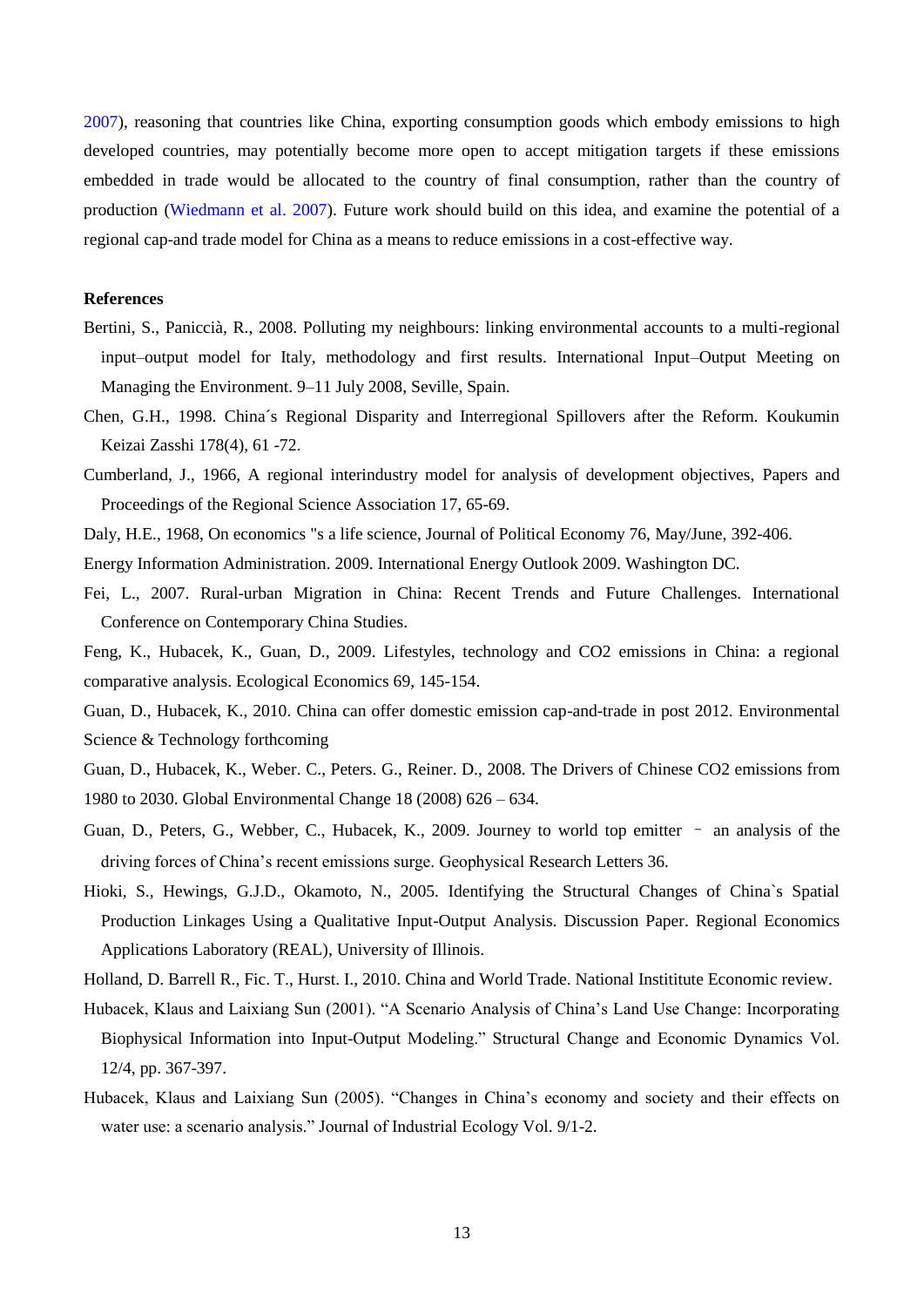- <span id="page-13-7"></span>Hubacek, Klaus, Dabo Guan, John Barrett, and Thomas Wiedmann (2009). "Environmental implications of urbanization and lifestyle change in China: Ecological and Water Footprints‖. Journal for Cleaner Production. Vol. 17. pp. 1241-1248.
- <span id="page-13-1"></span>International Energy Agency. World Energy Outlook 2008. Paris.
- <span id="page-13-4"></span>Isard, W., 1972, Ecoiogic-o'onomic analysis for regional development (The Free Press, New York).
- <span id="page-13-8"></span>Lenzen, M., Pade, L.L., Munksgaard, J., 2004. CO2 multipliers in multi-region input–output models. Economic Systems Research 16 (4), 391–412
- <span id="page-13-5"></span>Leontief, W., 1970, Environmental repercussions and the economic structure: An input-output approach, Review of Economics and Statistics 52' Aug., 262-271.
- <span id="page-13-2"></span>Liang. Q., Fan. Y., Wei. Y., 2006. Multi-regional Input-Output Model for Regional Energy Requirement and CO2 emissions in China. Energy Policy. 35 (2007), 1685 – 1700.
- <span id="page-13-3"></span>Miller, R. E. & Blair, P. D. (2010) Input- Output Analysis: Foundations and Extensions. New Jersey. Prentice-Hall.
- <span id="page-13-10"></span>Minx, J., Baiocchi, G., Wiedmann, T., Barrett, J., 2009. Understanding changes in UK CO2 emissions from consumption 1992–2004: a structural decomposition approach. Report to the Department for Environment, Food and Rural Affairs by Stockholm Environment Institute at the University of York and the University of Durham. Project Ref.: EV0423, February 2009. Defra, London, UK.
- <span id="page-13-9"></span>Minx, J., Peters, G., Wiedmann, T., Barrett, J., 2008. GHG emissions in the global supply chain of food products. International Input–Output Meeting on Managing the Environment, 9–11 July 2008, Seville, Spain[. http://www.upo.es/econ/IIOMME08/](http://www.upo.es/econ/IIOMME08/) index.php.
- Pan, J., Zhu, X,. (2006). Energy and Sustainable Development in China. Sustainable Energy Watch 2005/2006.
- <span id="page-13-13"></span>National Development and Reform Commission, China. 2007. China's National Climate Change Programme. Beijing, 2007.
- Netherlands Environmental Assessment Agency. 2007. China now No.1 in CO2 emissions; USA in second position. Bilthoven, The Netherlands.
- <span id="page-13-11"></span>Norman, J., Charpentier, A.D., MacLean, H.L., 2007. Economic input–output life-cycle assessment of trade between Canada and the United States. Environmental Science & Technology 41 (5), 1523–1532.

<span id="page-13-14"></span>Peters, G., Hertwich, E.G., 2007. Post-Kyoto greenhouse gas inventories: production versus consumptionversus consumption. Climate Change. 2007.

- <span id="page-13-12"></span>Peters, G. (2008) From Production-Based to Consumption-Based National Emission Inventories. Ecological Economics, 65(1), 13-23
- <span id="page-13-6"></span>Peters, G.P., Hertwich, E.G., 2008. Post-Kyoto greenhouse gas inventories: production versus consumption. Climatic Change 86, 51–66. http://dx.doi.org/10.1007/s10584- 007-9280-1.
- <span id="page-13-0"></span>Peters, G., Weber, C., Guan, D., Hubacek, K. 2007. China's Growing CO2 emissions – a race between lifestyle changes and efficiency gains. Environmental Science and Technology 41 5939 – 5944.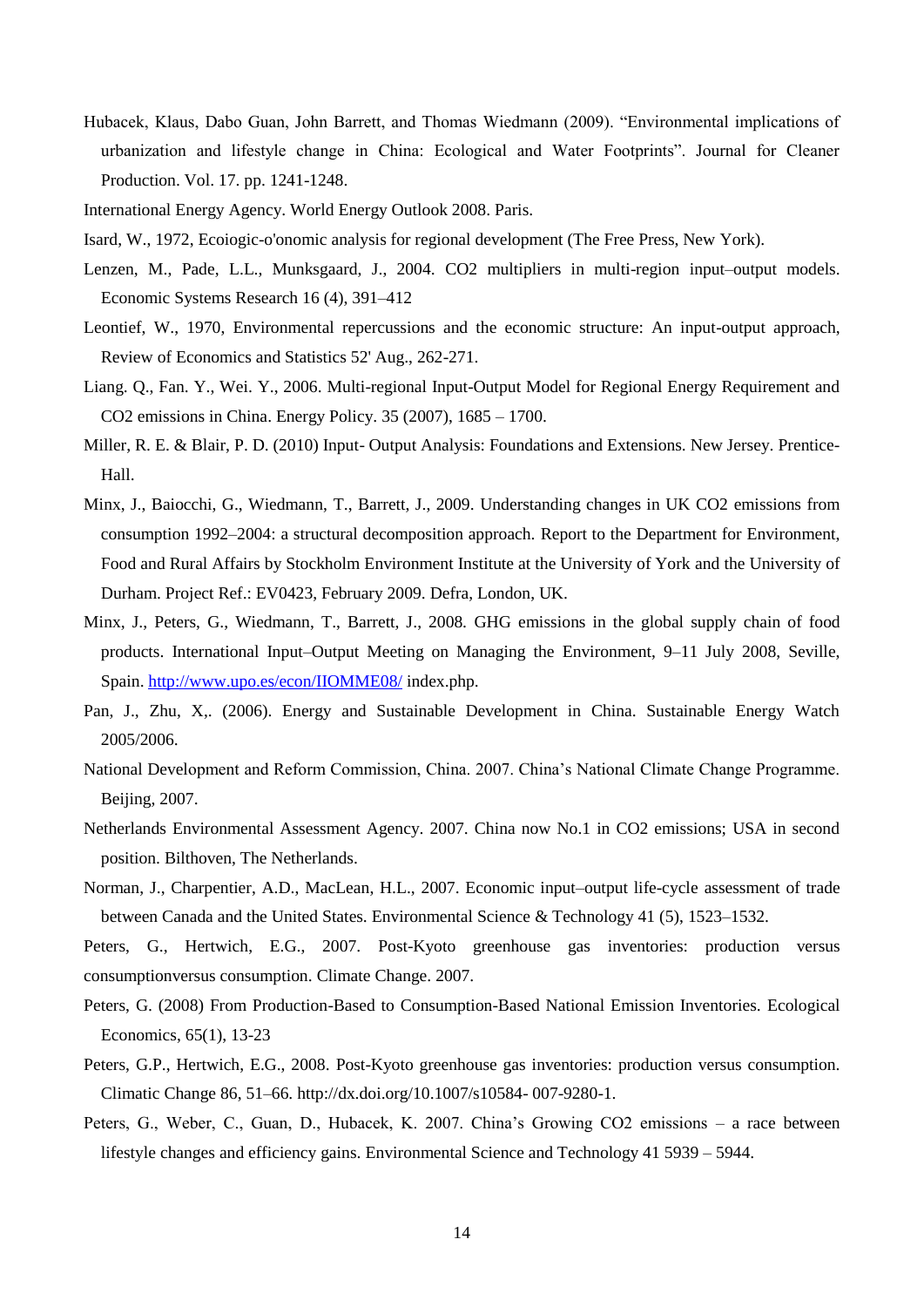- Rosen, D., Houser, T. 2007. China Energy. A Guide for the Perplexed. Peterson Institute for International Economics.
- <span id="page-14-2"></span>Walter, I., 1973. The pollution content of American trade. Western Economic Journal 9 (1), 61–70.
- <span id="page-14-7"></span>Wang, X., Mauzerall, D.L., Hu, Y., Russell, A.G., Larson, E.D., Woo, J.-H., Streets, D.G., Guenther, A., 2005. A high-resolution emission inventory for eastern China in 2000 and three scenarios for 2020. Atmospheric Environment 39 (32), 5917–5933.
- Weber, C.L., Peters, Glen, P., Guan, D., Hubacek, K. 2008. The Contributions of Chinese Exports to Climate Change. Energy Policy 36 3572 – 3577.
- <span id="page-14-5"></span>Weber, C.L., Matthews, H.S., 2007. Embodied environmental emissions in U.S. international trade, 1997– 2004. Environmental Science and Technology 41 (14), 4875–4881. http
- <span id="page-14-3"></span>Wiedmann, T., Lenzen,M., Turner, K., Barrett, J., 2007. Examining the global environmental impact of regional consumption activities—part 2: review of input–output models for the assessment of environmental impacts embodied in trade. Ecological Economics 61 (1), 15–26.
- <span id="page-14-4"></span>Wiedmann, T., Lenzen, M., Wood, R., 2008. Uncertainty Analysis of the UK-MRIO Model — Results from a Monte-Carlo Analysis of the UK Multi-Region Input–Output Model (Embedded Carbon Dioxide Emissions Indicator); Report to the UK Department for Environment, Food and Rural Affairs by Stockholm Environment Institute at the University of York and Centre for Integrated Sustainability Analysis at the University of Sydney. Defra, London, UK. Project Ref.: EV02033, July 2008.
- <span id="page-14-9"></span>World Development Report 2010. Development and Climate Change. The World Bank 2009. Washington D.C.
- World Trade Organization. 2007. International Trade Statistics 2007. Geneva.
- <span id="page-14-8"></span>Yang, M., Yu, X., 2004. China's rural electricity market—a quantitative analysis. Energy 29 (7), 961–977.
- <span id="page-14-1"></span>Zhang, A., Li, J., 2004. Analysis on interregional input-output models. Journal of Systems Engineering 19 (6), 615–619
- <span id="page-14-0"></span>Zhang, B., 2004. Semi-Parametric Analysis of the Economic Development And Regional Disparity in China. PhD Dissertation. Northern Illinois University.

<span id="page-14-6"></span>Zhao, X., Michaelowa, A., 2006. CDM potential for rural transition in China case study: Options in Yinzhou district, Zhejiang province. Energy Policy